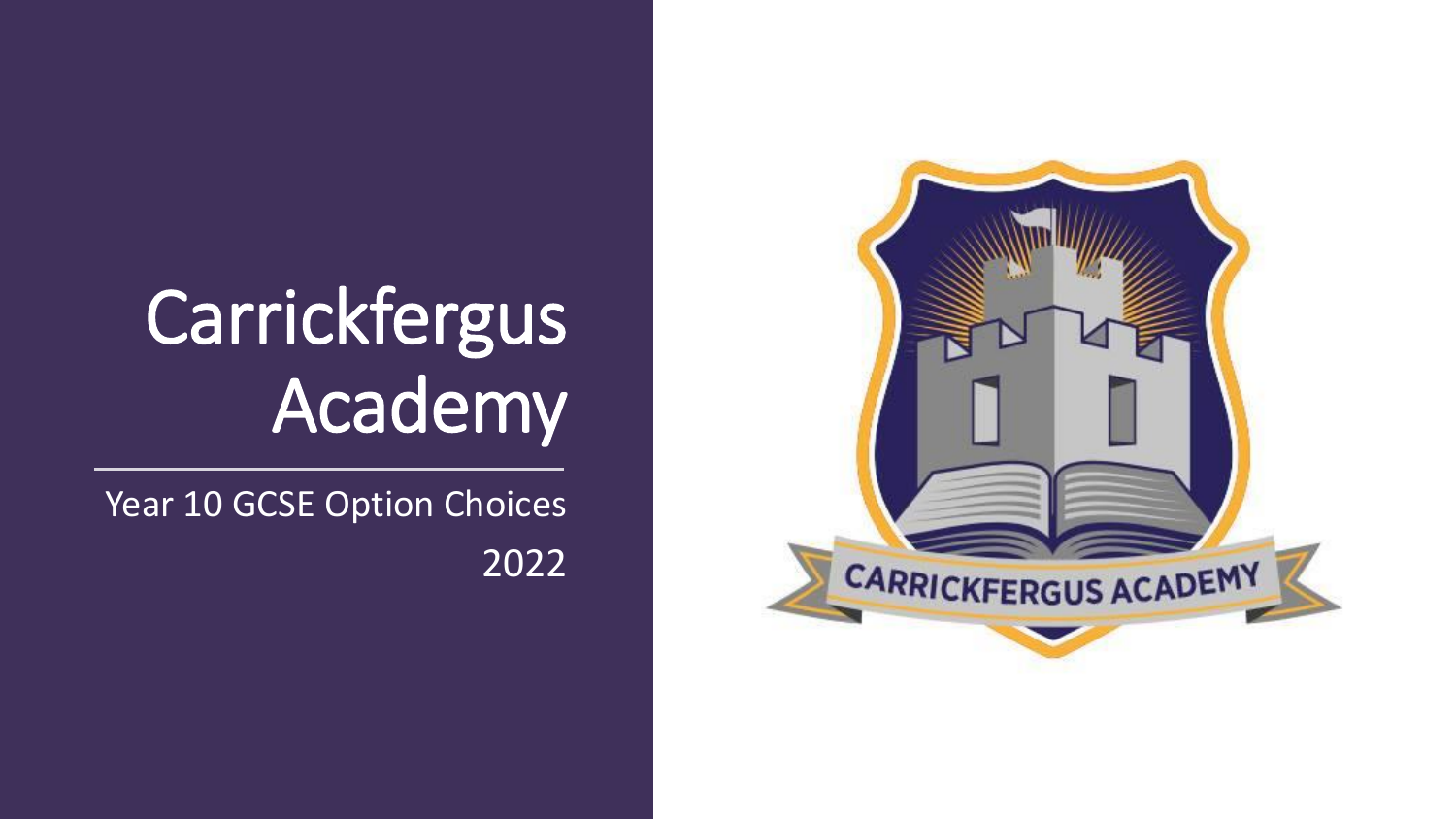## Online Expectations; Please….

- Keep Microphones on mute and cameras off
- Keep messaging & other interactions courteous & appropriate
- Let the presentation roll & ask questions at the end
- Re-join if we get a crash during the session

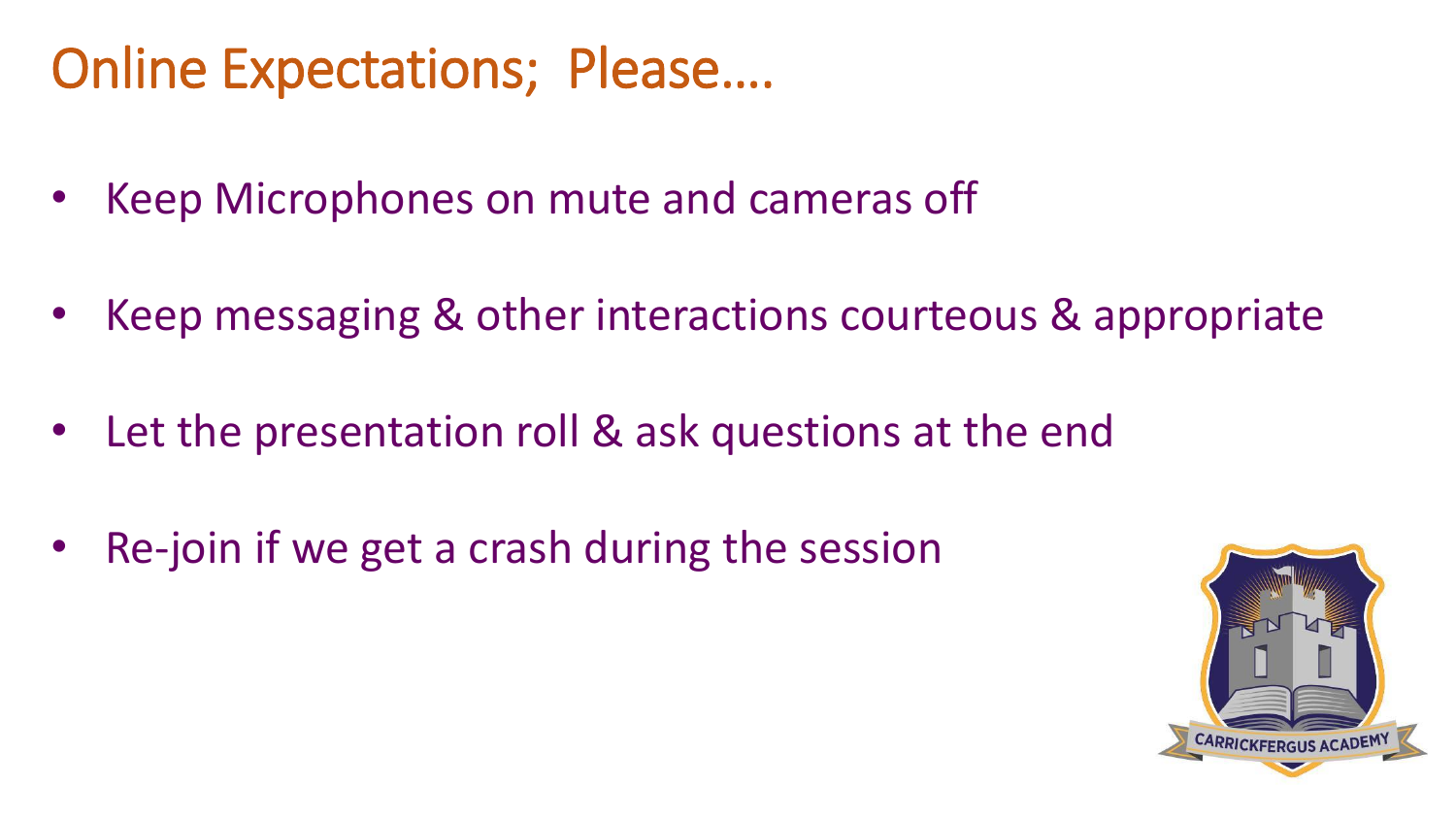## INTRODUCTION

- Where can I get information?
- How do I complete the online form?
- Who do I ask if I have a question/issue/problem?
- When is the process completed?
- What else is happening as part of the Options process?

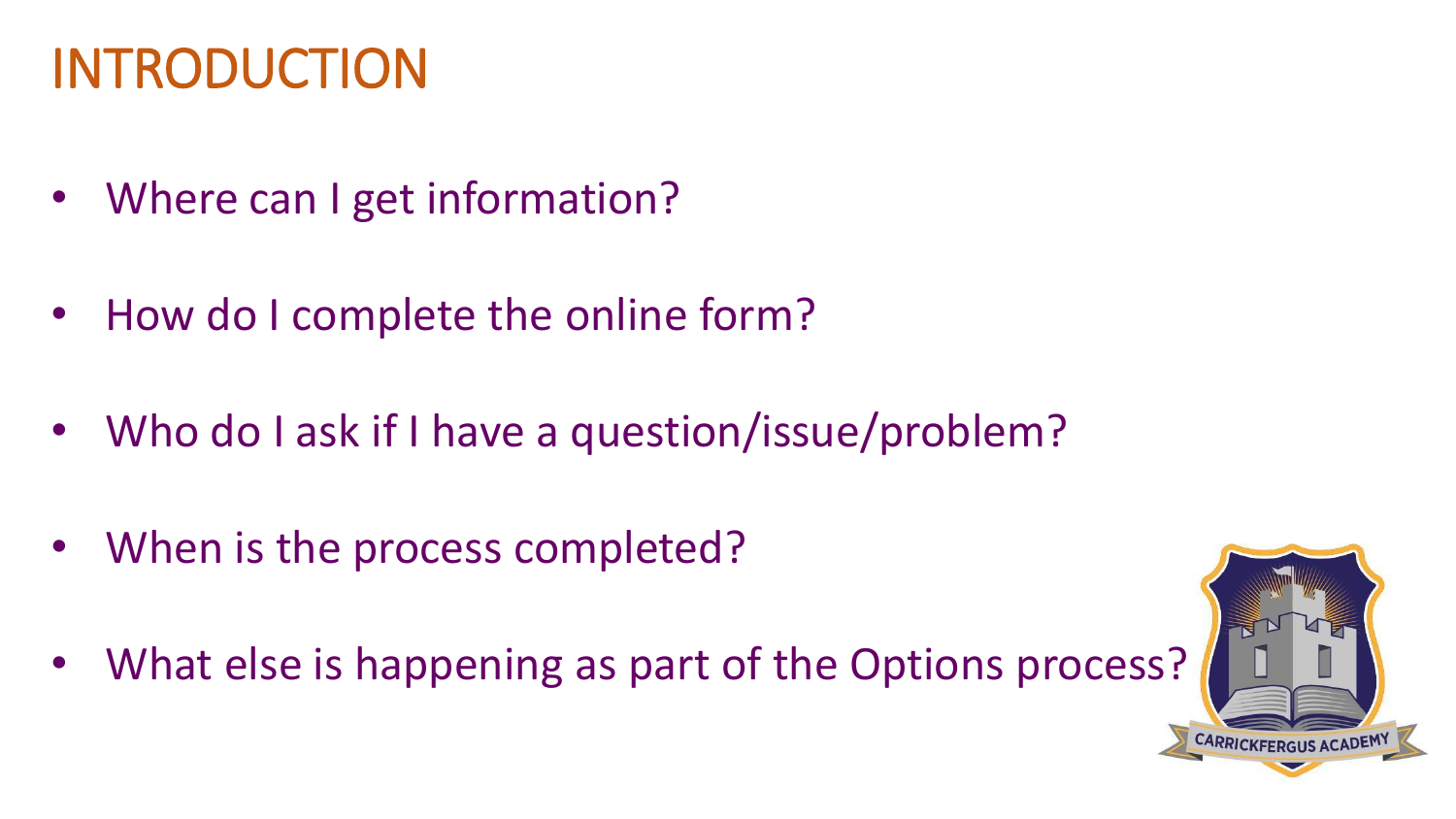#### WHERE CAN I GET INFORMATION – School Facebook Page



#### **Carrickfergus Academy**







**Liked** 

 $\alpha$ 

...

 $......$ 

**Videos** 

Carrickfergus Academy - extracurricular ...

See all

#### YEAR 10 BOOKLET 2022





Year 10 GCSE Options Booklet 2021 - PDF Version for Forums.pdf

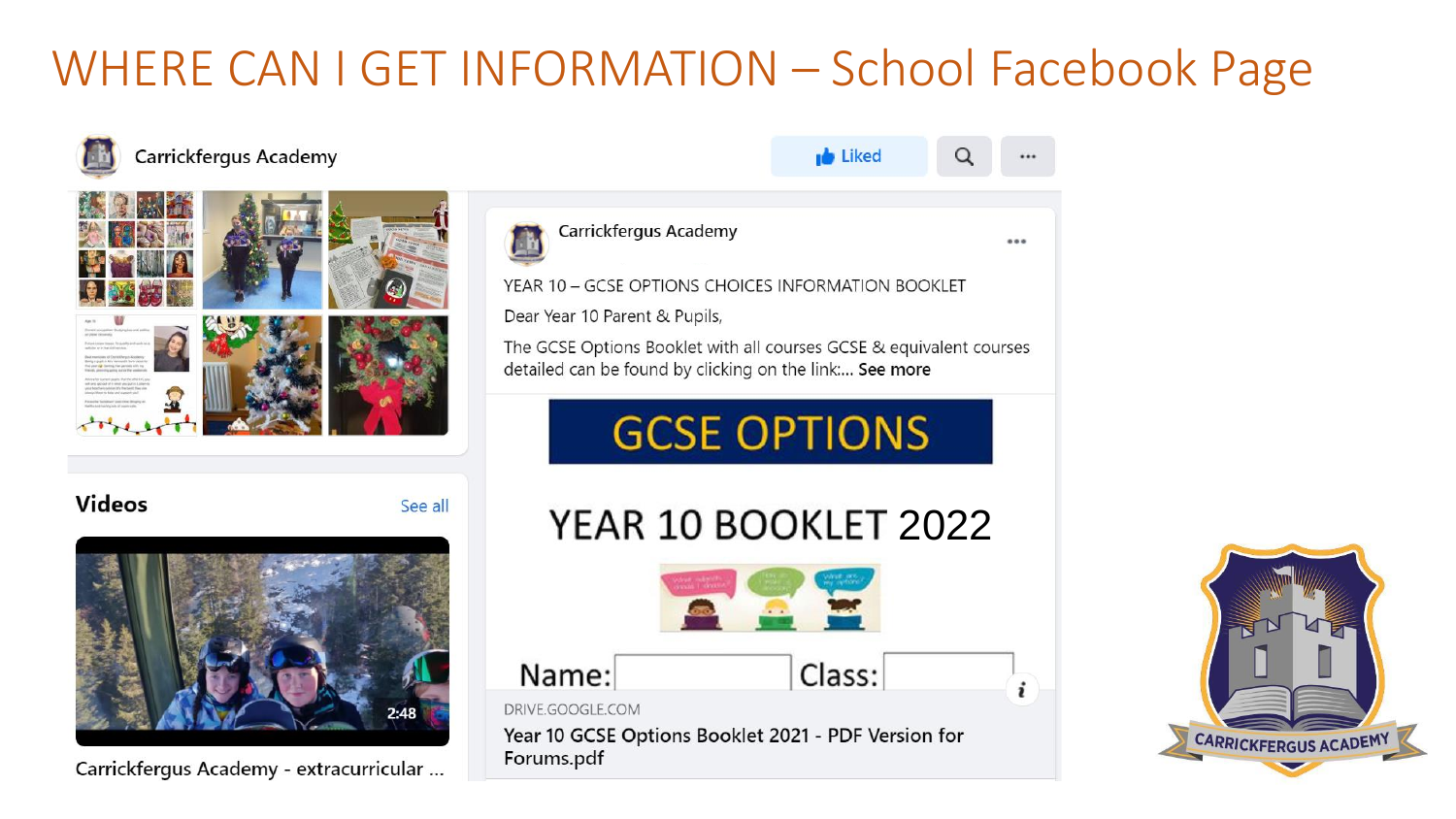#### WHERE CAN I GET INFORMATION – School Website

#### **Carrickfergus Academy**

Welcome to Carrickfergus Academy, an all ability, non-selective school for pupils aged 11-18 in the Carrickfergus area and beyond. As a school, we are committed to providing all the young people in our community with an educational experience that promotes aspiration, excellence and endeavour in a caring, pupil centred environment.

The school itself is situated across two neighbouring campuses, with Key Stage 3 pupils on the Junior Campus who then transition to Key Stage 4 and Sixth Form on the Senior Campus.



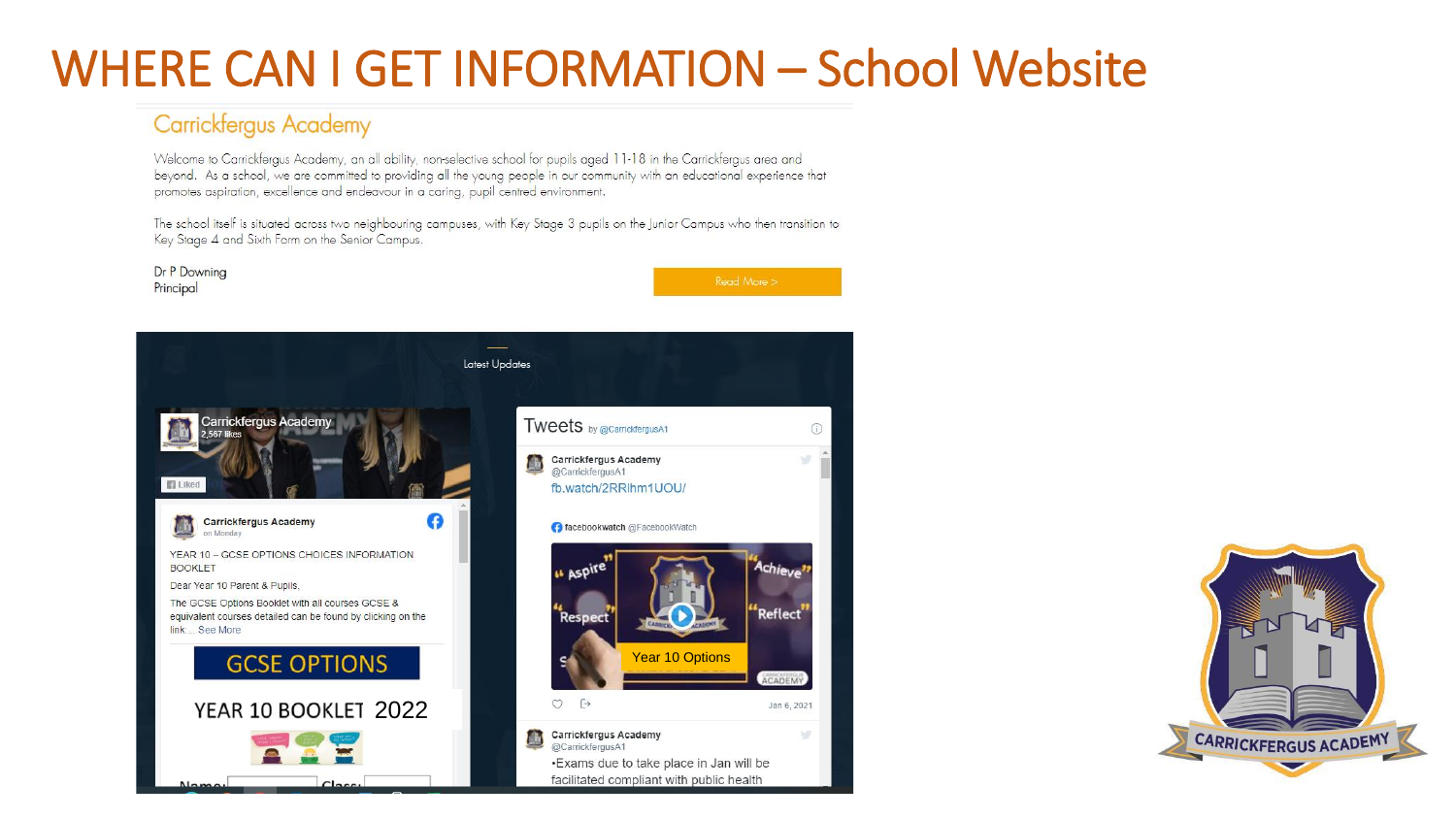#### WHERE CAN I GET INFORMATION – Other Sources:





#### **SIMS Parent App**

Follow your child's progress





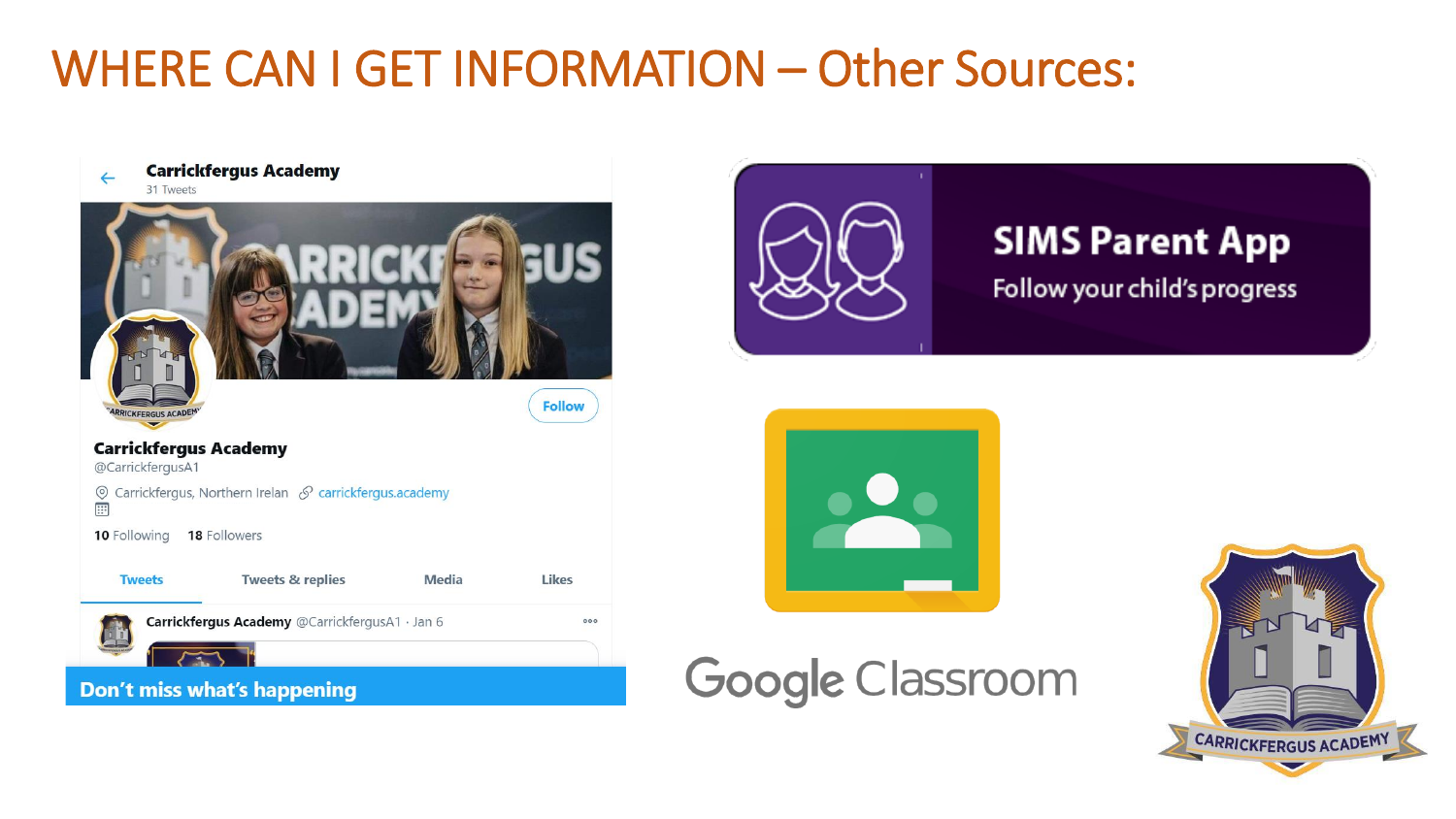#### GCSEs at Carrickfergus Academy

- Pupils will study 8 subjects
- This will include English, Maths, Science & Learning for Life & Work/ Princes Trust.
- English and Maths will be streamed classes.
- Science options (CCEA Double Award, CCEA Single Award, OCN Science) depend on your overall performance this year in Science.
- Pupils will then take four extra optional subjects

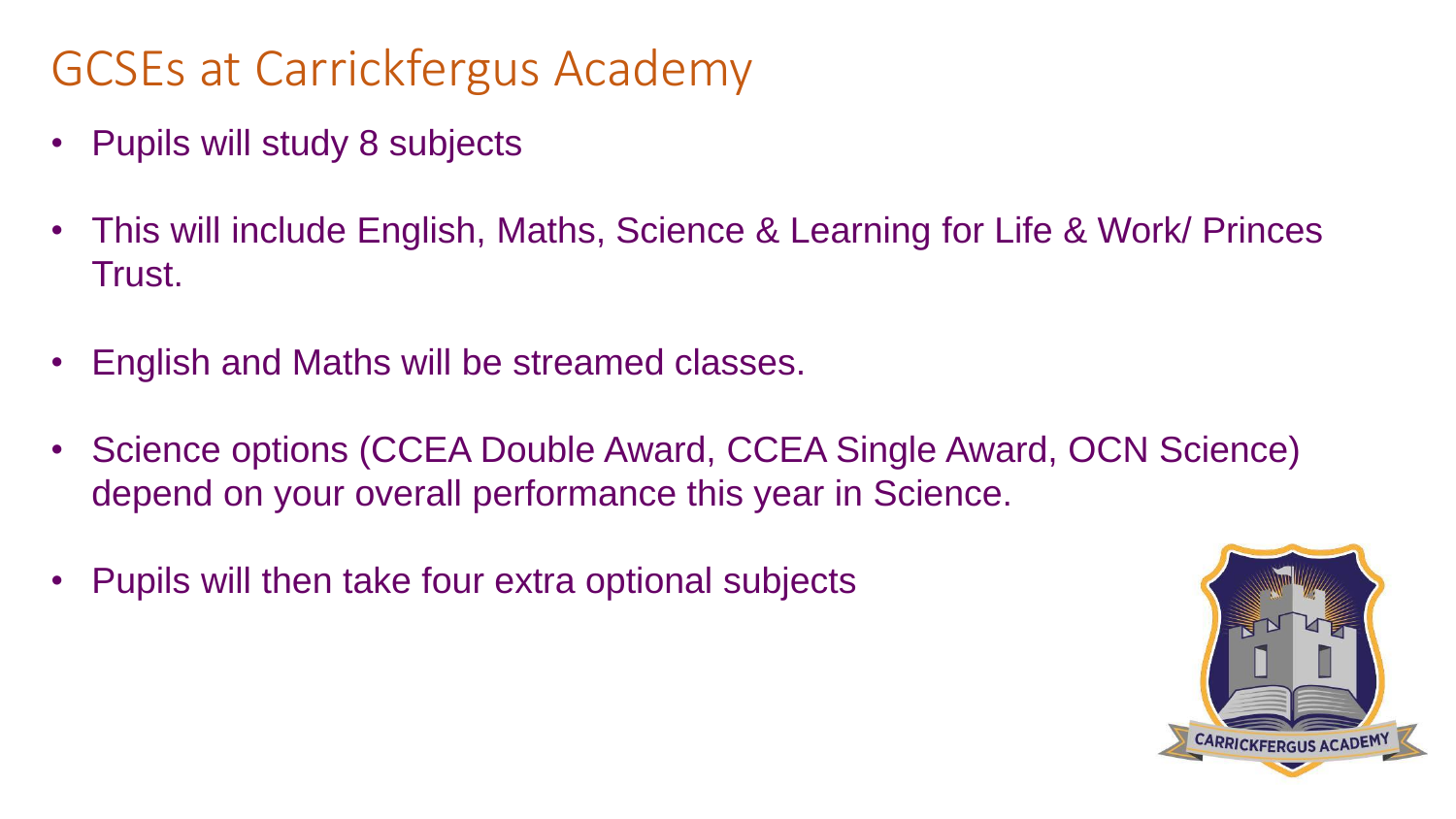#### Choosing GCSEs!

- Choose what you are good at and what you enjoy.
- Do not choose because you think you will have a certain teacher at GCSE.
- What do you want to do long term study A levels, go to Further Education College, go directly into employment?
- Are you better at doing lots of exams or coursework?
- We will use guiding principles during your careers / options interviews.

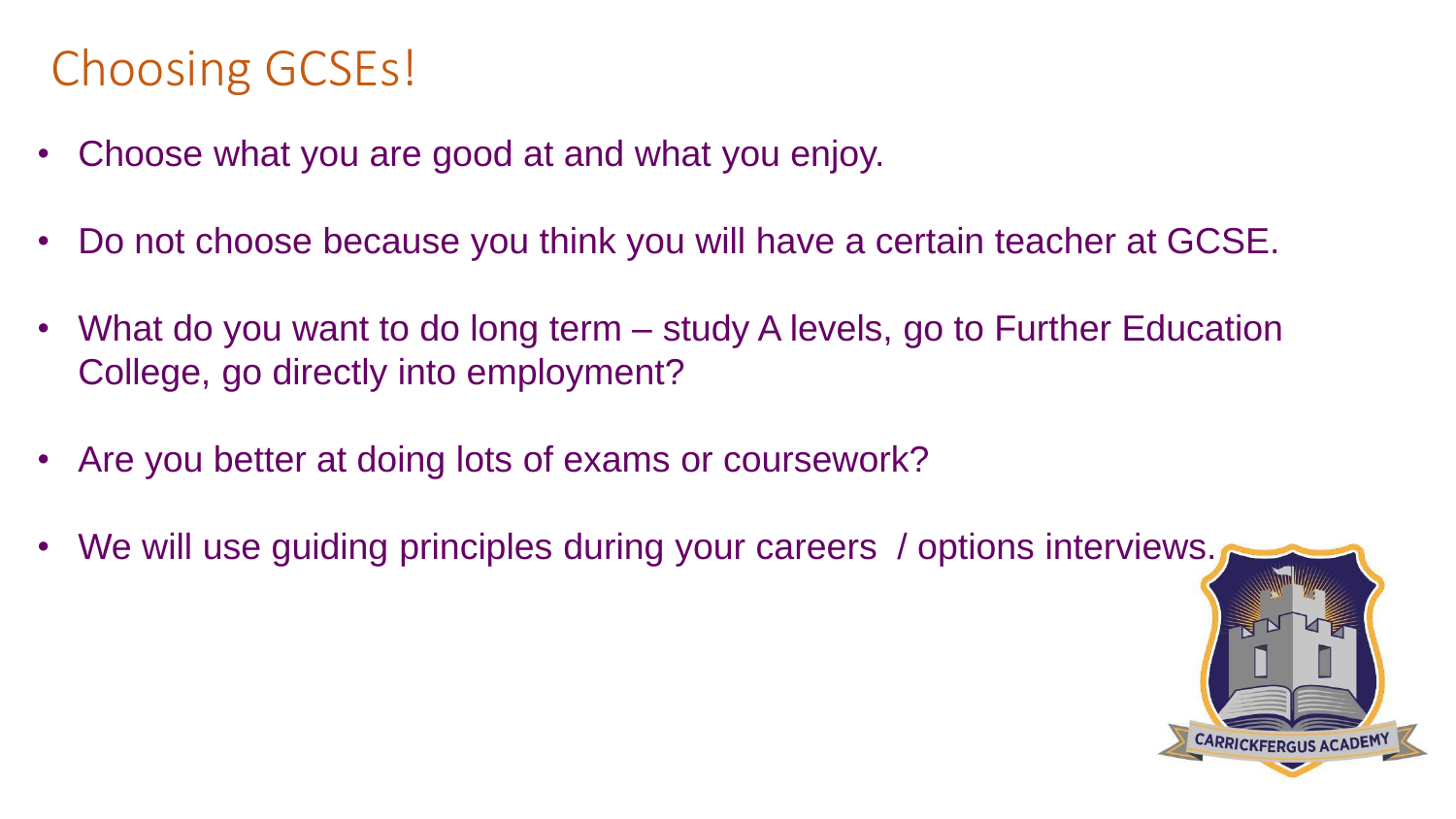#### GCSE Options Guidance

| <b>Average Level for English, Maths,</b><br>Science $-9, 8, 7$                                                                                                                                                                                                                                                                          | <b>Average Level for English, Maths,</b><br>Science $-6,5,4$                                                                                                                                                                                                                                                                                                                                                                                                                                                                                | <b>Average Level for English, Maths, Science</b><br>$-3,2,1$                                                                                                                                                                                                                                                                                                                                                                                    |
|-----------------------------------------------------------------------------------------------------------------------------------------------------------------------------------------------------------------------------------------------------------------------------------------------------------------------------------------|---------------------------------------------------------------------------------------------------------------------------------------------------------------------------------------------------------------------------------------------------------------------------------------------------------------------------------------------------------------------------------------------------------------------------------------------------------------------------------------------------------------------------------------------|-------------------------------------------------------------------------------------------------------------------------------------------------------------------------------------------------------------------------------------------------------------------------------------------------------------------------------------------------------------------------------------------------------------------------------------------------|
| Free choice Science                                                                                                                                                                                                                                                                                                                     | Not Double Award unless they have<br>7/8/9 in that subject                                                                                                                                                                                                                                                                                                                                                                                                                                                                                  | <b>OCN Science</b>                                                                                                                                                                                                                                                                                                                                                                                                                              |
| <b>LLW</b>                                                                                                                                                                                                                                                                                                                              | LLW / Princes Trust determined by<br><b>English Class placement</b>                                                                                                                                                                                                                                                                                                                                                                                                                                                                         | <b>Princes Trust</b>                                                                                                                                                                                                                                                                                                                                                                                                                            |
| Choice from Art, Further Maths, Ancient History,<br>Business Studies, Child Development, History,<br>BTEC Horticulture, Media, BTEC IT, BTEC Sport,<br>BTEC Travel and Tourism, Hospitality, Geography,<br>French, Spanish, RE, Maths, English Literature,<br>Technology, Health and Social Care, Music, OCR<br>Cambridge Technical IT. | Choice from Art, Ancient History, Business<br>Communication Systems, Child Development,<br>History, BTEC Horticulture, Media, BTEC IT,<br>BTEC Sport, BTEC Travel and Tourism, OCN Diet,<br>Food and Hospitality, Occ Studies Joinery and<br>Electrical, Occ Studies Beauty and Business,<br>Hospitality, Geography, French, Spanish, RE,<br>Music, Health and Social Care, OCR Cambridge<br>Technical IT, English Literature (level 5 or above)<br>Recommended minimum two BTEC /OCN /<br>Occupational Studies or vocational qualification | Choice from Art, Business Communication Systems,<br>Child Development, History, BTEC Horticulture, BTEC<br>Sport, BTEC Travel and Tourism, OCN Diet, Food &<br>Hospitality, Occ Studies Joinery and Electrical, Occ<br>Studies Beauty and Business, RE, Music, Health and<br>Social Care, OCR Cambridge Technical IT.<br>Recommended that students takes mainly BTEC / OCN<br>/ Occupational Studies or vocational qualifications are<br>chosen |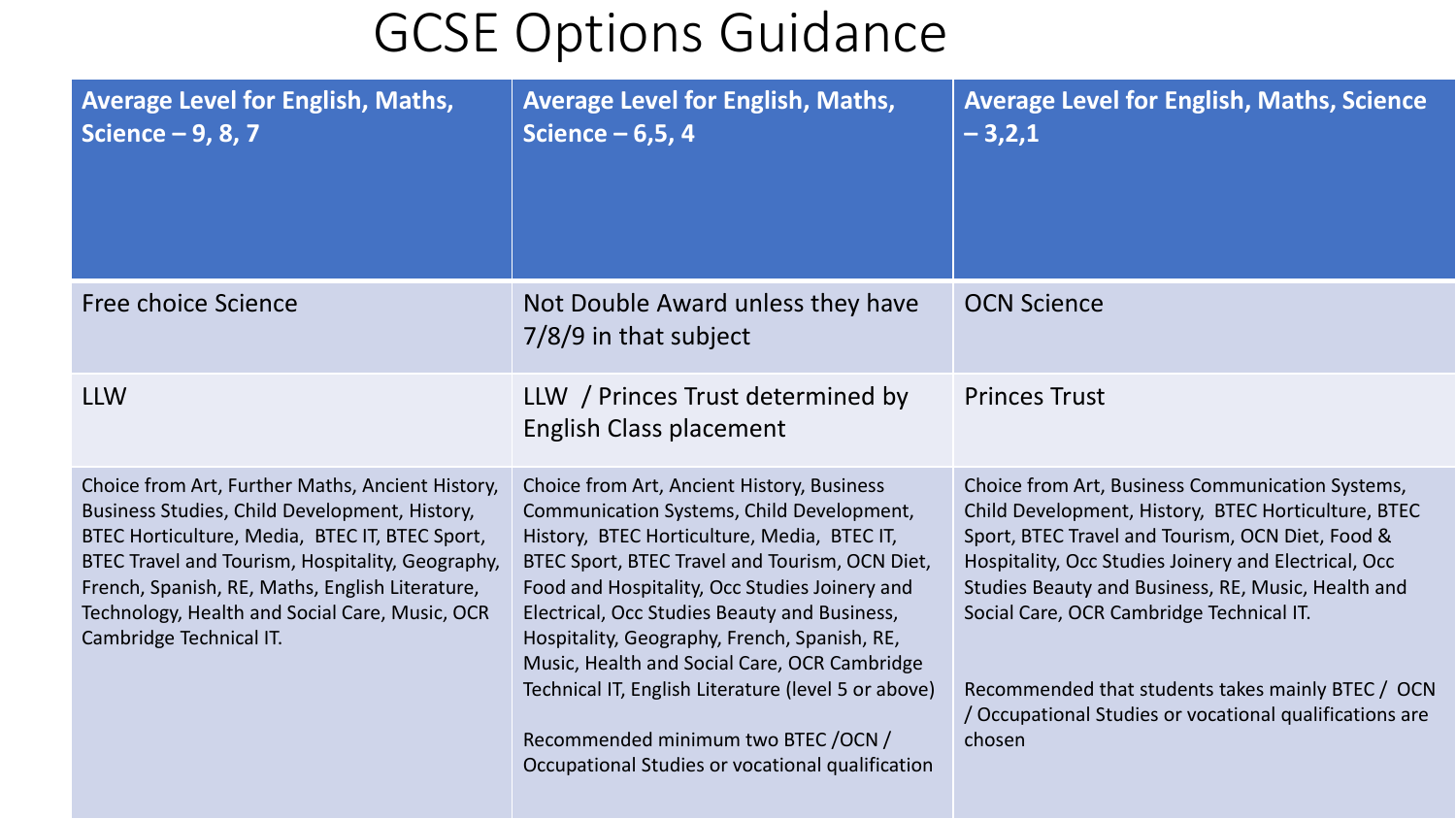#### Optional Subjects – a few things to consider!

- We build the option blocks based on most common combinations of choices.
- This means that it is unlikely everyone will get all their choices.
- During your interviews, we will use the guiding principles to help pupils choose the most appropriate GCSE subject choices
- Some classes may be oversubscribed.
- Classes which are very small in number may not run.

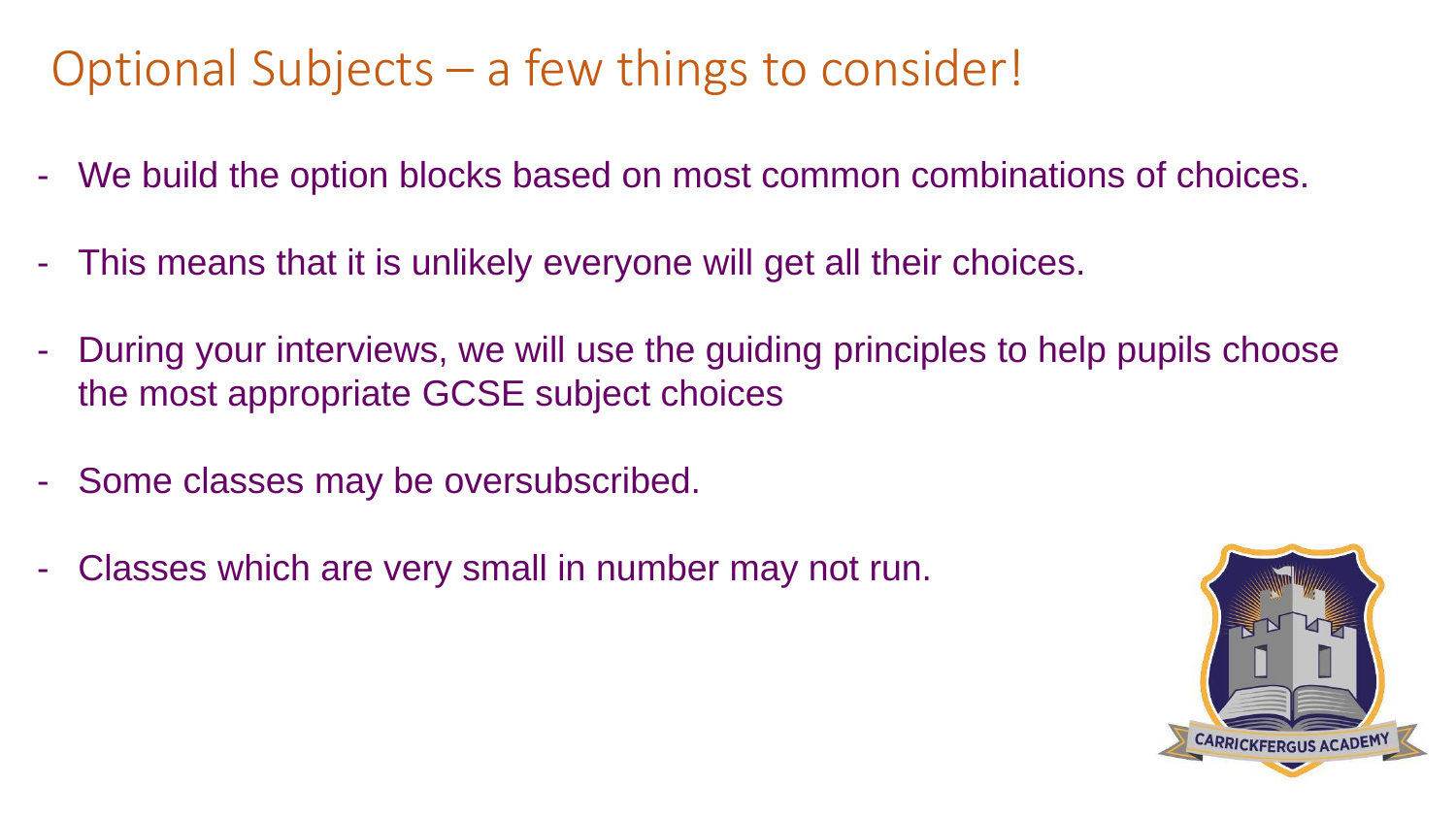#### HOW DO I COMPLETE THE ONLINE FORM?





#### Year 10 - GCSE Options Form 2022 ROUND 1

This is the FIRST GCSE Options Form in the 2021 process. This form should be completed after reading the instructions below.

**INSTRUCTIONS - Starting Notes:** 

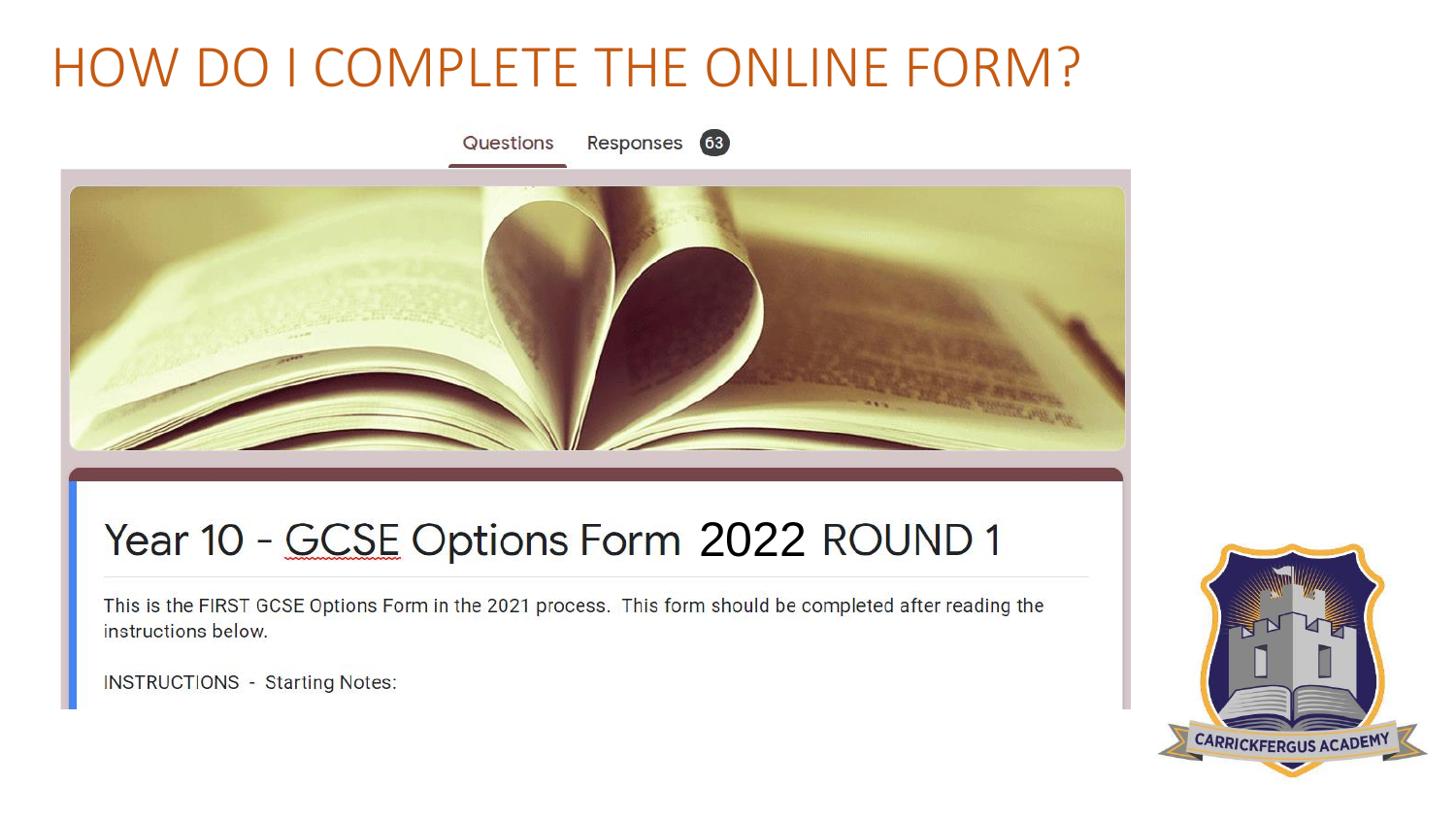## WHO DO I ASK IF I HAVE A PROBLEM?

#### **I have a subject question:**

- Subject Teacher (Google Classroom) OR
- Subject Leader (Email addresses at the back of the Options Booklet)

#### **I have a question about the process:**

- Form Tutor
- Online form
- Any other forum (Facebook)

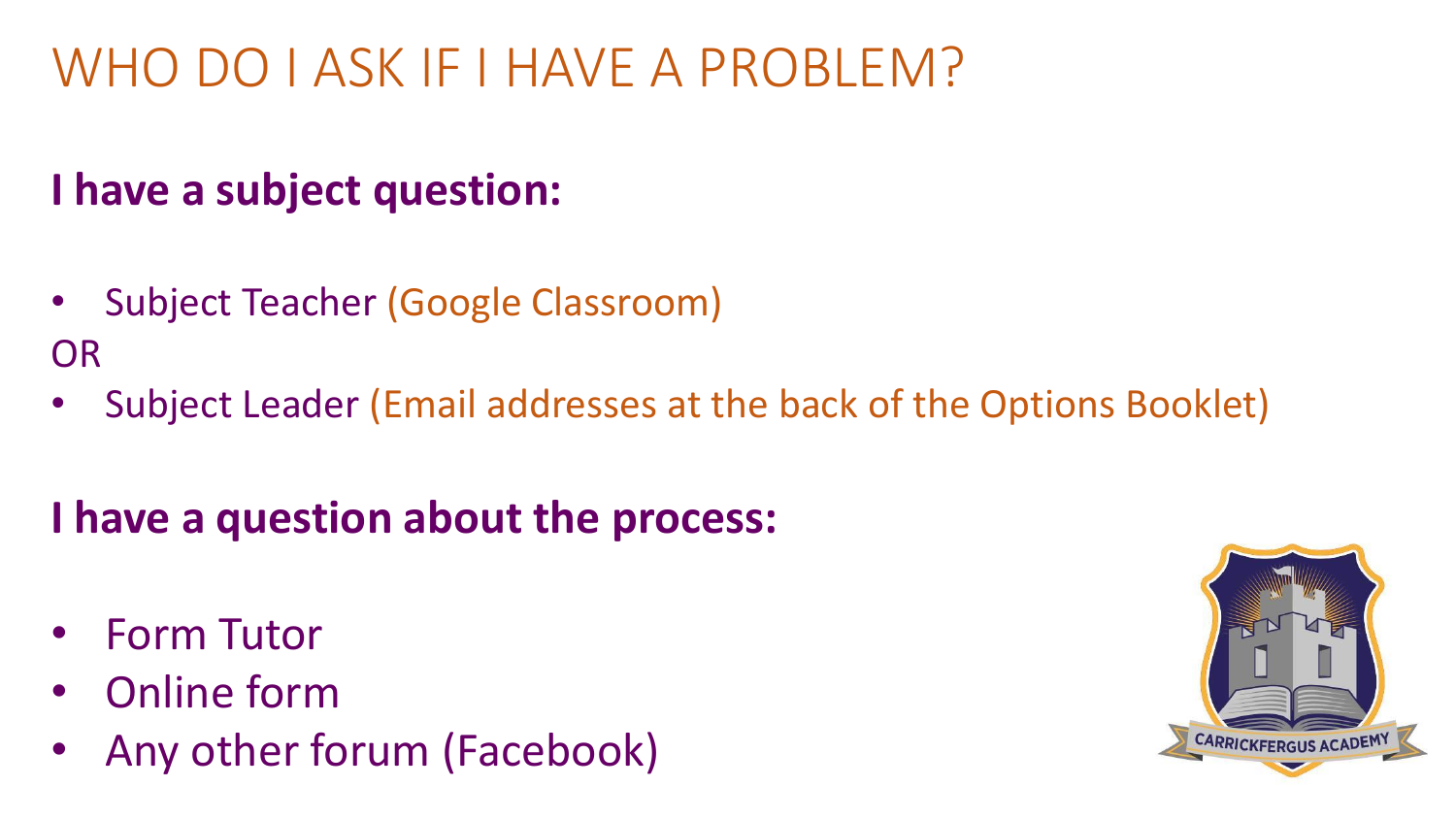#### Careers Education -What Pathways Do Our Students Take? We want our Year 10 Students to think ahead about the Pathways available to them after GCSE.

**At the end of GCSE Studies last year our Year 12 students chose the following Pathways** Return to school to study A levels – numbers increasing each year Further Education - at Belfast Met or NRC Apprenticeships - in Joinery/Construction/Engineering/Mechanics Employment – Forces/Retail/Hospitality

#### Careers Education – Did You Know…?

Decisions made now can impact future decisions – think carefully and seek advice!

Our students start planning their Personal Career Pathways from Year 8

#### Careers Education

**Every young person needs high-quality career guidance to make informed decisions about their future. (Gatsby Education)**

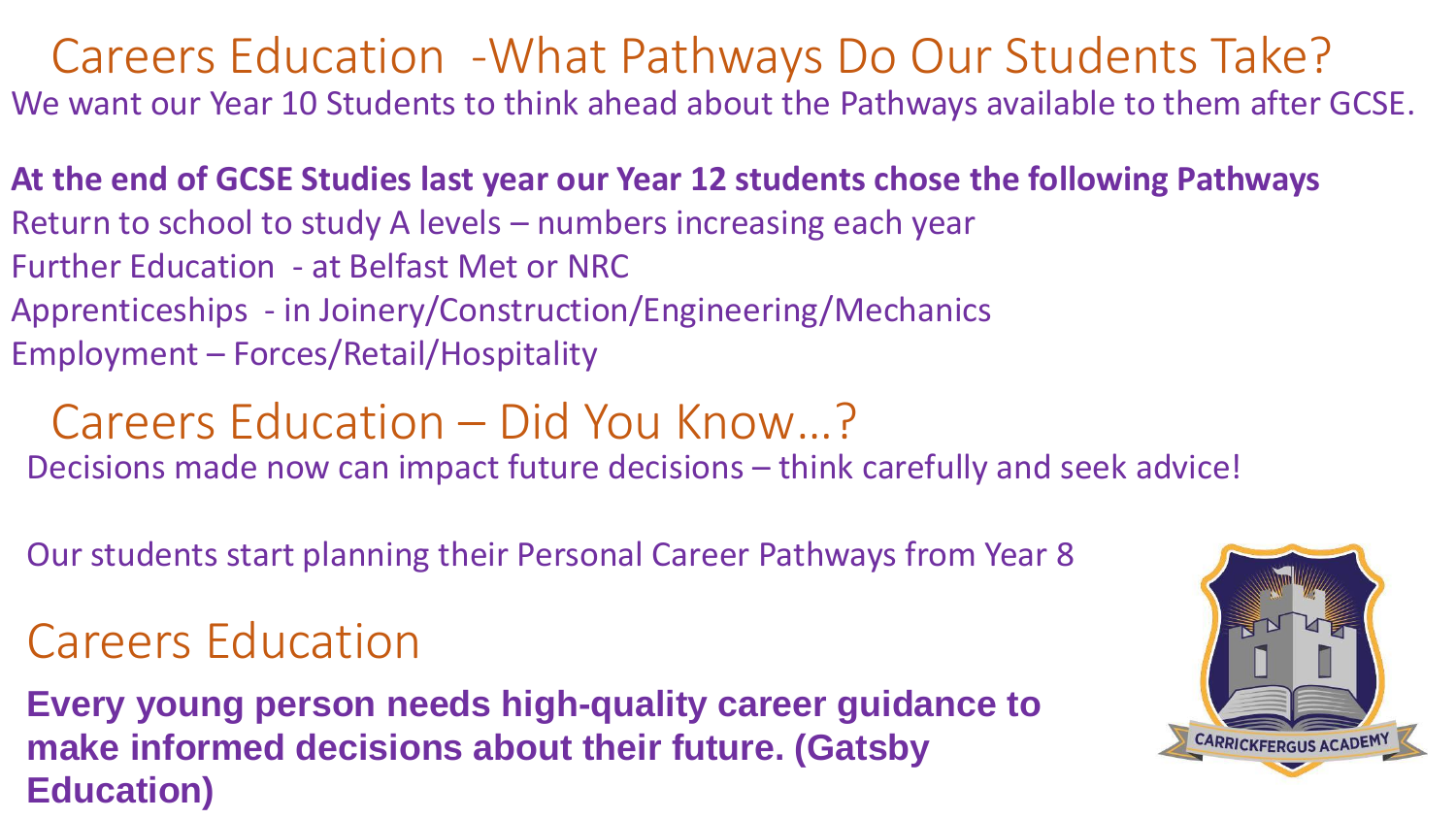#### Careers Guidance – Where Can I get more Information?



Leaflets about Subject Choices can be found on the school Website

Classes have been introduced to GCSE Subjects through a series of Presentations in Form Class and lessons in Employability classes

#### External Website links

<https://www.nidirect.gov.uk/articles/subject-choices-year-10> (especially good if you aren't sure what career pathway would suit you)

<https://www.findyourfuture.org.uk/choices-at-14>

<https://www.careerpilot.org.uk/information/gcses/choosing-your-gcses>